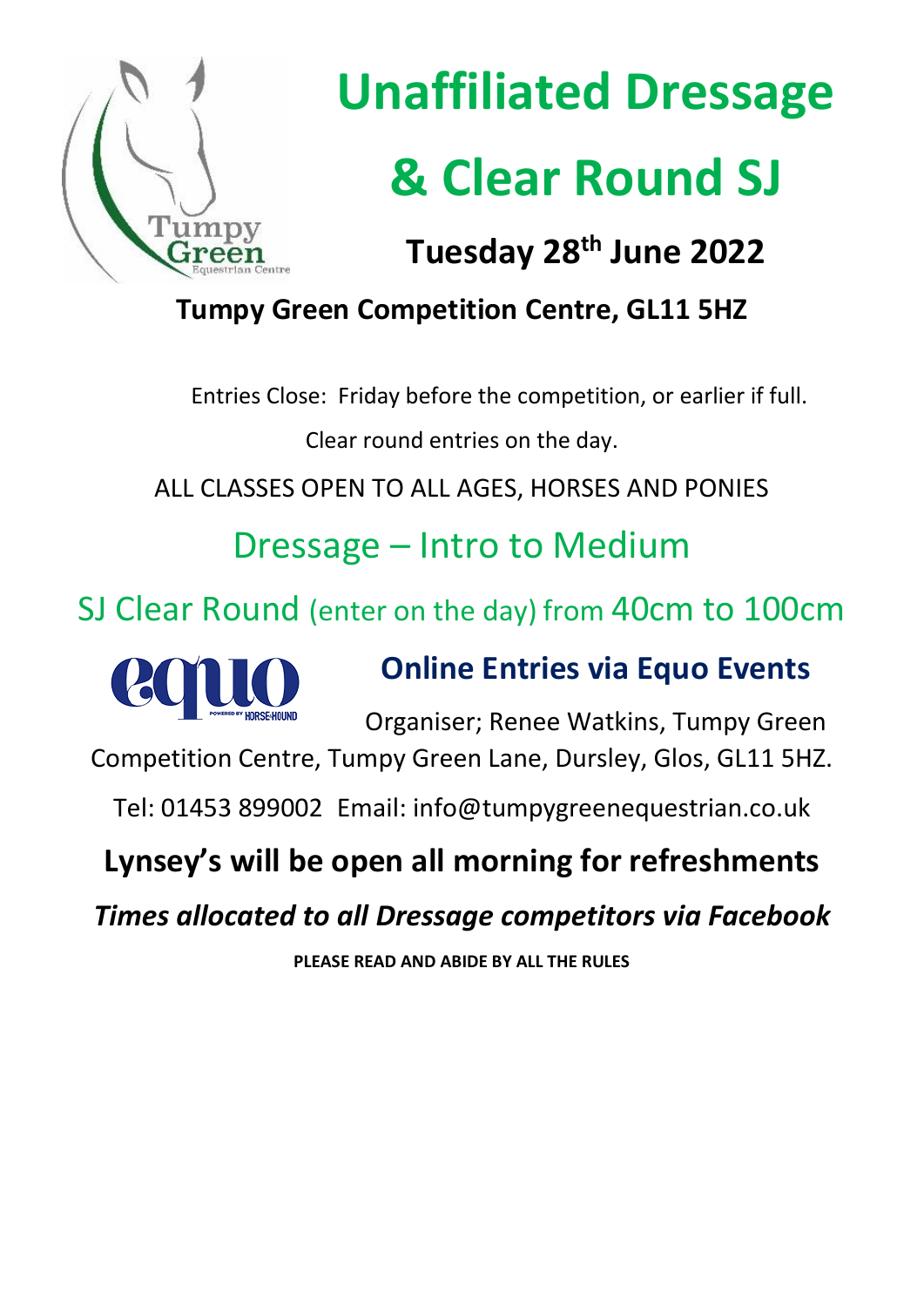#### **SCHEDULE**

| <b>DRESSAGE</b>                                   | <b>Entry Fee: £14 per class</b> |
|---------------------------------------------------|---------------------------------|
| <b>CLASS 1: Intro B (2009)</b>                    | 20x40m Arena                    |
| <b>CLASS 2: Prelim 1 (2006)</b>                   | 20x40m Arena                    |
| <b>CLASS 3: Novice 34 (2009)</b>                  | 20x40m Arena                    |
| CLASS 4: Elementary 49 (2009) or Medium 71 (2002) | 20x40m Arena                    |

## **SHOW JUMPING CLEAR ROUND – ENTER ON THE DAY ONLY Entry fee: £10 per clear round**

**Clear Round starting at 30cm, then run alongside Combined Training classes – please see Facebook for times.** Clear round payable in cash on the day – no card facilities available.

Rosettes: to sixth place in each class or per clear round SJ. Classes may be combined if there are a lack of entries but it will not impact qualifying opportunities.

**CLOSING DATE:** The Friday before the competition. If classes are full before the closing date, then a waiting list will be held. Start Time: Class 1, will at approximately 9am.

**TIMES:** Start lists with times will on the Tumpy Green Equestrian Centre's Facebook page; by the evening of Sunday before the competition.

**PRIZEGIVING:** class presentations will take place approximately 20 minutes after the completion of each class.

## **DISCLAIMERS**

1. Save for the death or personal injury caused by the negligence of the organisers or anyone for whom they are in law responsible, neither the organisers of this event or The Pony Club / Riding Club nor any agent, employee, or representative of these bodies, nor the landlord or his tenant, accepts any liability for any accident, loss, damage, injury or illness to horses, owners, riders, spectators, land , cars/ lorries/trailers, their contents and accessories or any other personal property whatsoever, whether caused by their negligence, breach of contract or in any way whatsoever. Entries are only accepted on this basis.

2. The organisers of this event have taken all reasonable precautions to ensure the health and safety of everyone present at this event. For these measures to be effective, everyone must take all reasonable precautions to avoid and prevent accidents. They must obey the instructions of the organisers and all officials and stewards.

3. All non-Pony Club competitors are not covered by The Pony Club insurance and must have their own third-party cover. The Tumpy Green Branch of The Pony Club and the organisers of this event are not legally responsible for non-Members and their insurance will not cover them.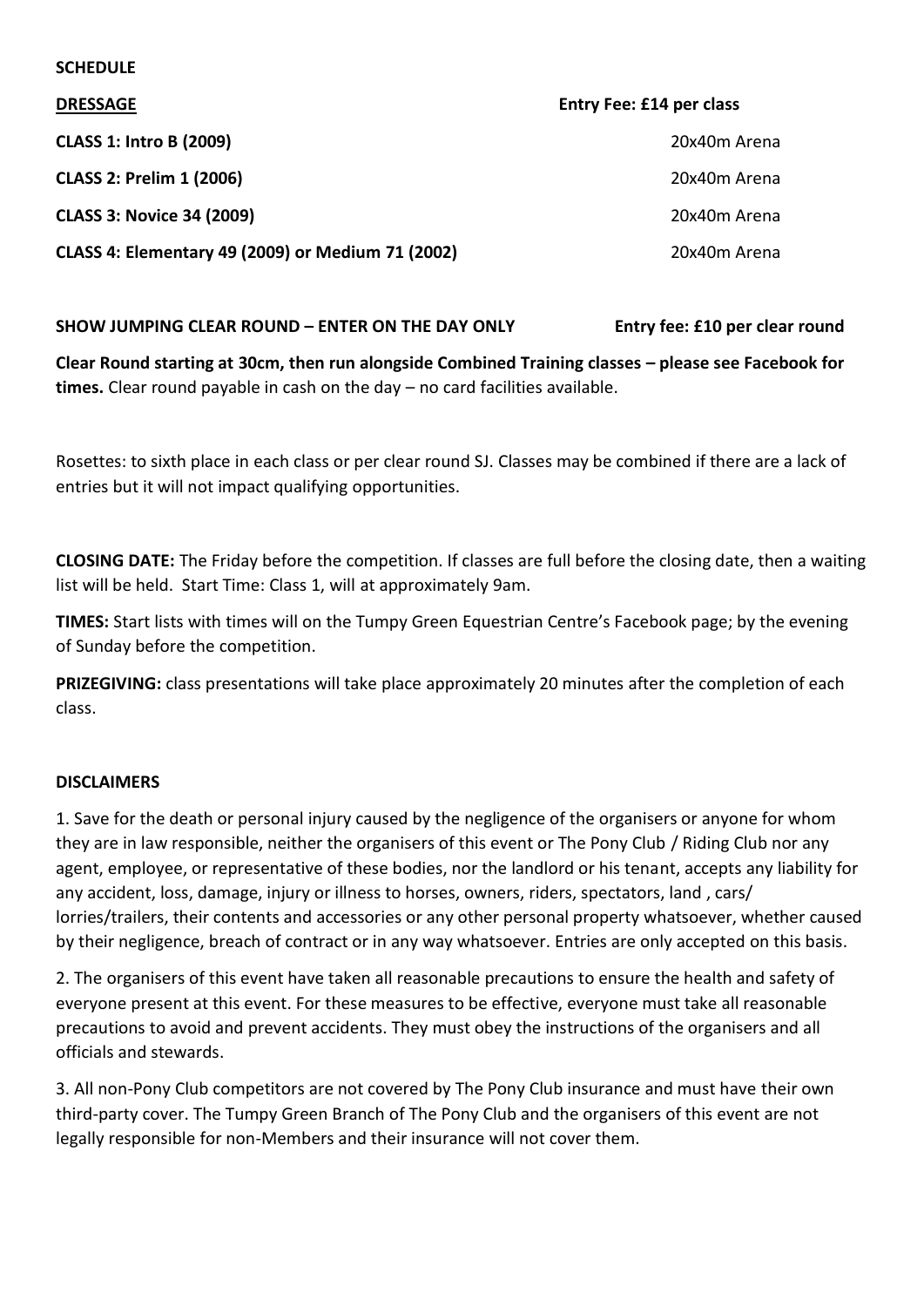## **RULES AND NOTICES**

1. Substitutions allowed – please tell the Secretary (Entries before the day, Show on the day).

2. Pre-entries are essential as entries will be limited. If you miss the closing date please ring/ email the Entries Secretary for available spaces, late entries incur a £5 late entry fee and the full fee must be paid with cash on the day, prior to competing. No changes can be made once the times are published.

3. Closing date for entries – Friday before the competition. Withdrawal refunds given on receipt of a relevant doctor/vet certificate received by the Entries Secretary within a week of the competition (please enclose an s.a.e.)

4. If the show is cancelled due to circumstances beyond our control, entry fees will be help in credit for a future event. Any refund will be subject to an administration fee.

5. TIMES WILL BE GIVEN – please see the Tumpy Green Facebook Page. Competitors may be asked to jump up to 15 minutes before their given time – please be ready. No changes will be made once times are published.

6. Warm-up Arena – the number of competitors may be restricted; please obey the steward's instructions as to when you can use the warm-up.

7. Children must not jump in the warm-up arena without an accompanying adult. No one may enter the warm-up until classes are paid for, including clear rounds.

8. Each combination may only compete once in any given class. Stallions are allowed only with prior permission from the Secretary and must wear stallion discs and ribbons. All horse/ponies must be at least 4 years old on day of competition.

9. Turnout for ALL riders and horses should be as in the 2021 Pony Club / Riding Club Rules for Showjumping and British Dressage 2021 Rulebook for Dressage.

10. Any abuse of horses/ponies, officials, other competitors or members of the public will not be tolerated and those found doing so will be asked to leave the venue with no compensation and may be reported to the relevant authority.

11. Judges' decision is final. Any objection must be handed to the Show Secretary in writing with a £20 deposit (which will be forfeited if the objection is not upheld) within 15 minutes of the incident and BEFORE the prize-giving for that class.

12. INSURANCE; please ensure that you have adequate/appropriate insurance for rider, horse, property and third party.

13. PHOTOGRAPHS: by entering this competition you are agreeing to be photographed whilst competing; these photographs may be used for future publicity. If you do not wish to be photographed please tell the photographer on entering the arena, before you enter the arena.

14. Participants attend at their own risk; neither the Committee nor Tumpy Green Competition Centre will be liable for any loss, damage or accident to horses, riders, property or other persons.

15. No horses/ponies should be left tied to the outside of trailers/lorries without supervision. Please clear any muck/rubbish and do not leave on the lorry park. Please be aware that there is no gate between the lorry park and the main road. All hay must be collected and removed from the lorry park.

16. The show will be run under The Pony Club 2022 Show jumping Rules and British Dressage 2022 Rules for respective classes.